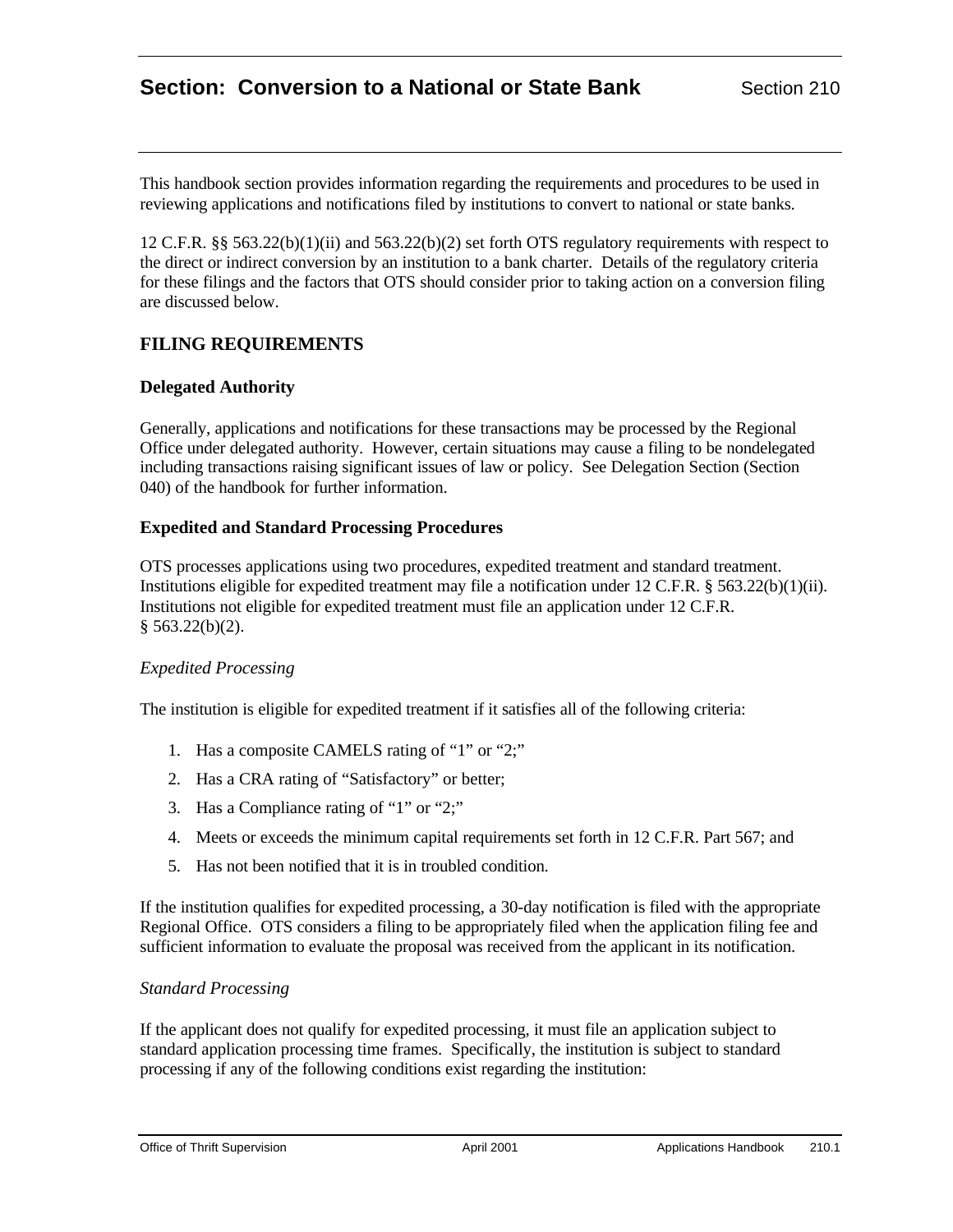- 1. Has a composite CAMELS rating of "3," "4" or "5;"
- 2. Has a less than "Satisfactory" CRA rating;
- 3. Has a Compliance rating of "3," "4" or "5;"
- 4. Has inadequate capital or fails at least one of its capital requirements;
- 5. Has been notified that it is in troubled condition;
- 6. The applicant is not a savings institution; or
- 7. The applicant has not received a composite CAMELS rating, a CRA rating, or a compliance rating from any federal banking regulator.

Please refer to the Processing Procedures and Time Frames discussion of this section for more information on applicable time frames for applications.

# **Prefiling Meeting Requirements**

Prefiling meetings are not required for this filing. However, applicants are encouraged to contact the Regional Office, particularly in the event the transaction involves unique or novel issues, to determine if a prefiling meeting will expedite the application review process.

### **Information and Form Requirements**

All institutions (both Federal and state) must file either an application or a notification with OTS before converting to a state or national bank.

If delegated, all applications and notifications should be filed with the appropriate Regional Office in accordance with 12 C.F.R. Part 516. The applicant should file the original and two copies of the application or notification and application fee with the appropriate Regional Office. The original filing, all copies, and all exhibits and other pertinent documents must be clearly marked and captioned as to the type of filing. One copy must contain original signatures on all executed documents. For applications that are not delegated to the Regional Office, an additional three copies of the application should be filed with the Applications Filing Room in OTS-Washington.

# *Expedited Filing*

An institution eligible for expedited treatment should file OTS Form 1585 – Notification of Intention to Convert to or Combine with a Bank.

In addition, the filing should include:

- A copy of the filing made with the federal or state regulatory agency that must approve the conversion;
- Information to demonstrate compliance with applicable stockholder or accountholder approval requirements; and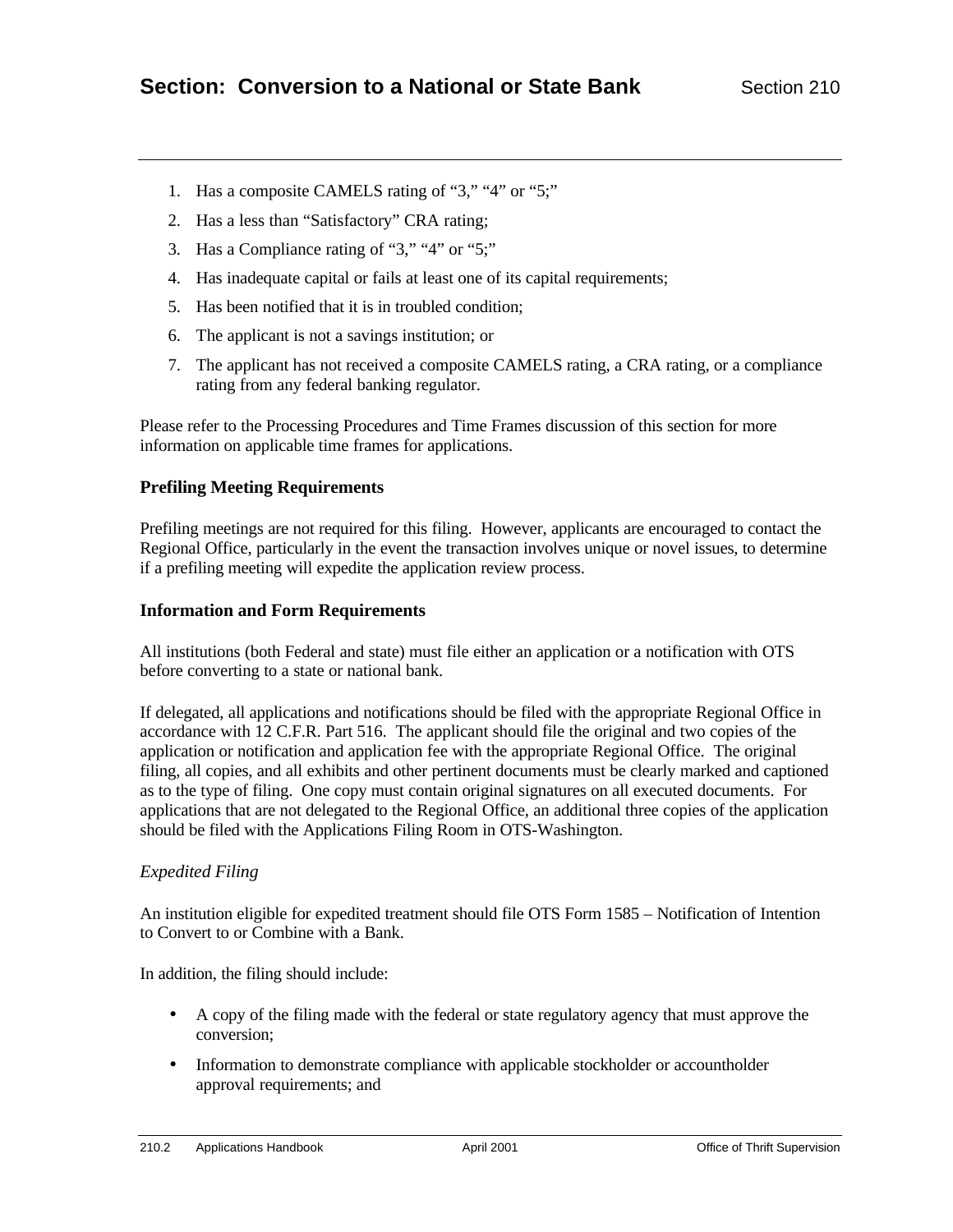• A statement that the resulting institution will assume the liquidation account of the institution, if applicable.

# *Standard Filing*

An institution subject to standard processing procedures should file OTS Form 1589 – Transfer Application.

In addition, the filing should include:

- 1. A copy of the filing made with the federal or state regulatory agency that must approve the conversion;
- 2. Sufficient detail and information addressing the criteria set forth in 12 C.F.R. § 563.22(d);
- 3. Information to demonstrate compliance with applicable stockholder or accountholder approval requirements; and
- 4. A statement that the resulting institution will assume the liquidation account of the institution, if applicable.

# **Confidentiality**

The applicant must submit in writing, concurrently with the submission of the notification or application, any requests to keep specific portions of the filing confidential. In accordance with the Freedom of Information Act, the request should discuss the justification for the requested treatment and should specifically demonstrate the harm (e.g., to competitive position, invasion of privacy) that would result from the public release of information.

Information for which confidential treatment is requested should be: (i) specifically identified in the public portion of the filing by reference to the confidential section; (ii) separately bound; and (iii) labeled "confidential." The applicant should follow these same procedures when filing supplemental information to the filing. OTS will determine whether information designated as confidential must be made available to the public under the Freedom of Information Act. OTS will advise the institution before it makes information designated as confidential available to the public.

# **REVIEW GUIDELINES**

# **Processing Procedures and Time Frames**

As noted in the Delegated Authority section, certain applications are not subject to delegated authority and are processed concurrently with OTS-Washington staff. As a general matter, correspondence from OTS regarding filings that are nondelegated will be transmitted from OTS-Washington. Correspondence on delegated filings will generally come from the Regional Office.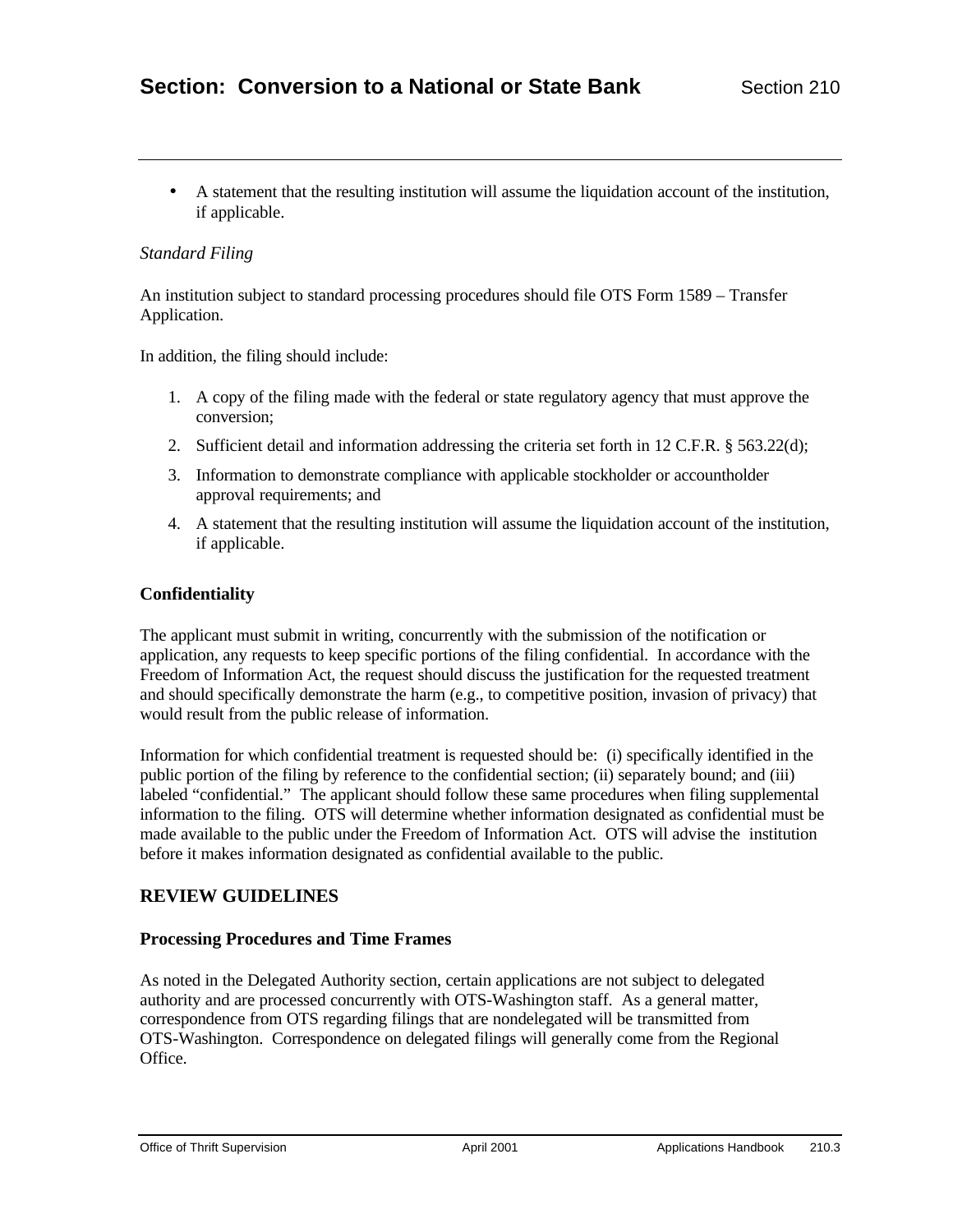Within five business days of receipt of the notification or application and the application fee, the Regional Office must notify the applicant of the filing's receipt. The appropriate application fee must accompany each filing in order for it to be considered filed. For nondelegated applications, the application will not be considered filed until received by both OTS-Washington and the Regional Office.

### **Applications under Standard Treatment**

Within 30 calendar days of receipt of a properly submitted application, OTS shall take the following actions.

- Deem the application complete;
- Request, in writing, any additional information necessary to deem the application complete; or
- Decline to further process the application if it is deemed by OTS to be materially deficient and/or substantially incomplete.

Failure by OTS to act within 30 calendar days of receipt of the application for processing shall result in the filed application being deemed complete, commencing the period for review.

OTS must review requests for a waiver of an application requirement that certain information be supplied, in a timely manner. Unless OTS requests, in writing, additional information about the waiver request, or denies the waiver request, the waiver request shall be deemed granted.

If additional information is requested, a response must be submitted within 30 calendar days of the letter requesting such information. The applicant may, in writing, request a brief extension of the 30-calendar day period for responding to a request for additional information, prior to the expiration of the 30-calendar day time period. OTS, at its option, may grant the applicant a limited extension of time in writing. Failure to respond to a written request for additional information within 30 calendar days of such request may be deemed to constitute withdrawal of the application or may be treated as grounds for denial or disapproval of the application.

After the timely filing of additional information in response to an initial or subsequent request by OTS for additional information, OTS has 15 calendar days to review the additional information for completeness or appropriateness and take the one of the following actions.

- Request, in writing, any additional information necessary to deem the application complete;
- Deem the application complete; or
- Decline to further process the application if it is deemed by OTS to be materially deficient and/or substantially incomplete.

The 15-day review period commences when OTS receives a response that purports to respond to all questions in the information request. OTS may extend the 15-day review period for an additional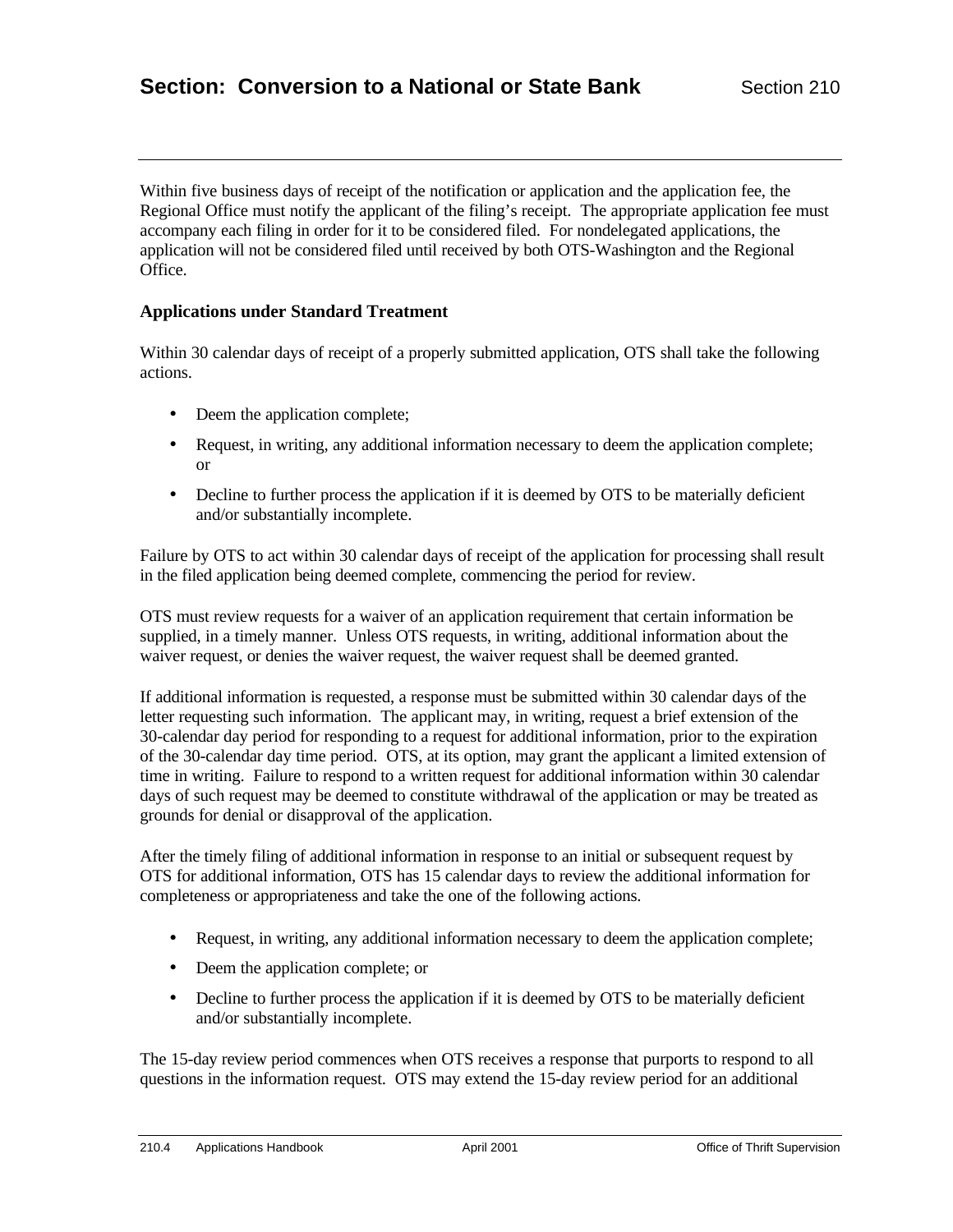15 calendar days, if OTS requires the additional time to review the response. OTS will notify the applicant that it has extended the period before the end of the initial 15-day period.

Failure by OTS to act within 15 calendar days of receipt of the additional information shall result in the application being deemed complete, commencing the period for review.

Once the application has been deemed complete, there is a 60-calendar day review period at which time OTS will take into consideration all factors present in the application and render a decision thereon. If, upon expiration of the 60-day review period (assuming no extension has been granted) OTS has failed to act, the application is deemed approved automatically, and the applicant may thereafter consummate the transaction.

During the review period, OTS may request additional information if the information is necessary to resolve or clarify the issues presented in the application. OTS may also notify the applicant that the application is incomplete and require that the applicant submit additional information to complete the application. The review period can be extended an additional 30 calendar days if OTS determines that additional time will be required to analyze the proposed transaction. In such cases, OTS must notify an applicant prior to the expiration of the period for review. In situations in which an application presents a significant issue of law or policy, OTS may extend the applicable period for review of such application beyond the time period for review. In these cases, written notification shall be provided to an applicant no later than the expiration of the time period.

Under 12 C.F.R. § 516.290, if OTS has not acted on a pending application within two calendar years after the filing date, OTS may deem the application withdrawn unless OTS determines that the applicant is actively pursuing a final determination on the application. Applications that are subject to this withdrawal provision are those that have failed to timely take action such as filing required additional information, or OTS has suspended processing of an application based on circumstances that are, in whole or in part, within the applicant's control and have failed to take reasonable steps to resolve these circumstances.

### **Notifications under Expedited Treatment**

OTS must be notified of a proposed conversion by an institution to a bank charter at least 30 days prior to the effective date of the transaction, but not later than the date on which an application relating to the proposed transaction is filed with the primary regulator of the resulting institution.

Within five business days of receipt of the notification and fee, OTS must notify the applicant of the notification's receipt. The appropriate fee must accompany each notification in order for the filing to be considered filed.

The applicant may engage in the proposed charter conversion upon the expiration of 30 calendar days after the filing date of its notification, unless OTS, before expiration of that time period, requests in writing any additional information necessary to supplement the notification. If supplemental information is requested, the applicant will have 30 days to provide such information. The 30-day time frame will begin anew upon receipt of such information.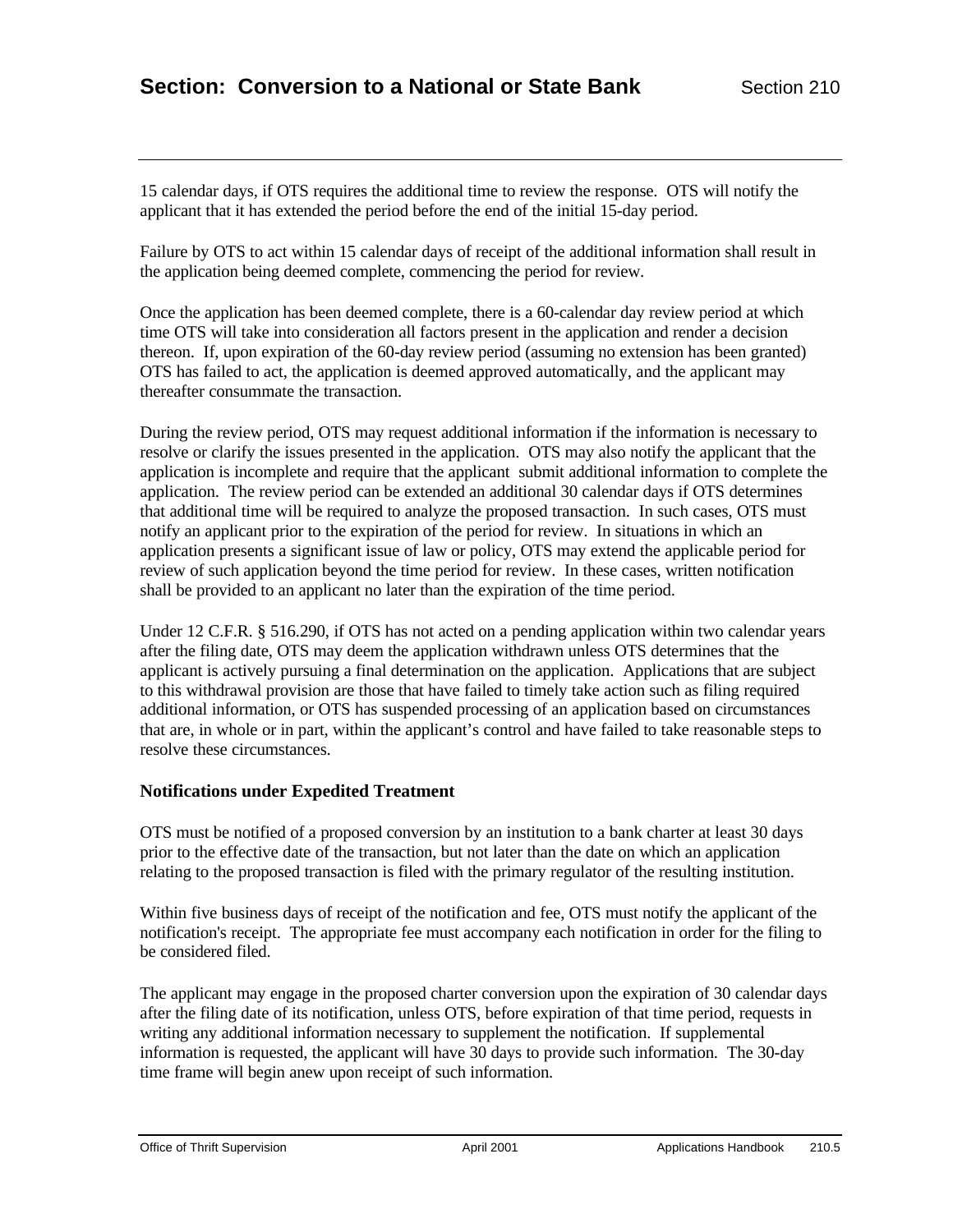12 C.F.R. § 563.22(h)(1) provides that OTS may, upon request or on its own initiative, shorten the 30-day prior notification requirement for these filings.

For purposes of calculating processing time frames, OTS does not include the day of the act or event, in determining the date the time period commences. In determining the conclusion of a time period, when the last day of the time period is a Saturday, Sunday, or a Federal holiday, the last day will become the next day that is not a Saturday, Sunday, or Federal holiday.

# **Regulatory Criteria**

For a notification filed under this section, OTS will consider the notification to be properly filed if:

- The institution has demonstrated compliance with stockholder or accountholder approval requirements.
- The institution has confirmed that any liquidation account will be assumed by the resulting financial institution.

For an application filed under this section, OTS will take into account the following factors set forth in 12 C.F.R. § 563.22(d)(1):

- The capital level of the institution;
- The financial and managerial resources of the institution;
- The future prospects of the institution;
- The convenience and needs of the communities to be served;
- The conformity of the transaction to applicable law, regulation, and supervisory policies; and
- Factors relating to the fairness of and disclosure concerning the transaction.

### **Decision Guidelines**

The primary federal regulator is responsible for administering the provisions of the Bank Merger Act, if applicable, and ensuring the transaction meets all applicable statutory and regulatory requirements, i.e., competitive, legal, or financial. OTS considers this type of transaction as a business decision of the savings institution. However, in the event that supervisory concerns are present with respect to the operations of the savings institution, OTS should contact the primary regulator for the resulting institution to discuss such concerns and current or potential enforcement actions. In addition, if OTS is aware of issues that may affect the converting institution's financial, managerial, future prospects, ability to serve the community, and proper disclosure, OTS should also consult the primary regulator. In evaluating the application or notification, OTS should take into consideration the following:

• Are there any current, pending or potential supervisory concerns or enforcement actions involving the savings institution? If so, has the regulatory agency for the converting institution been notified of the concerns or enforcement actions?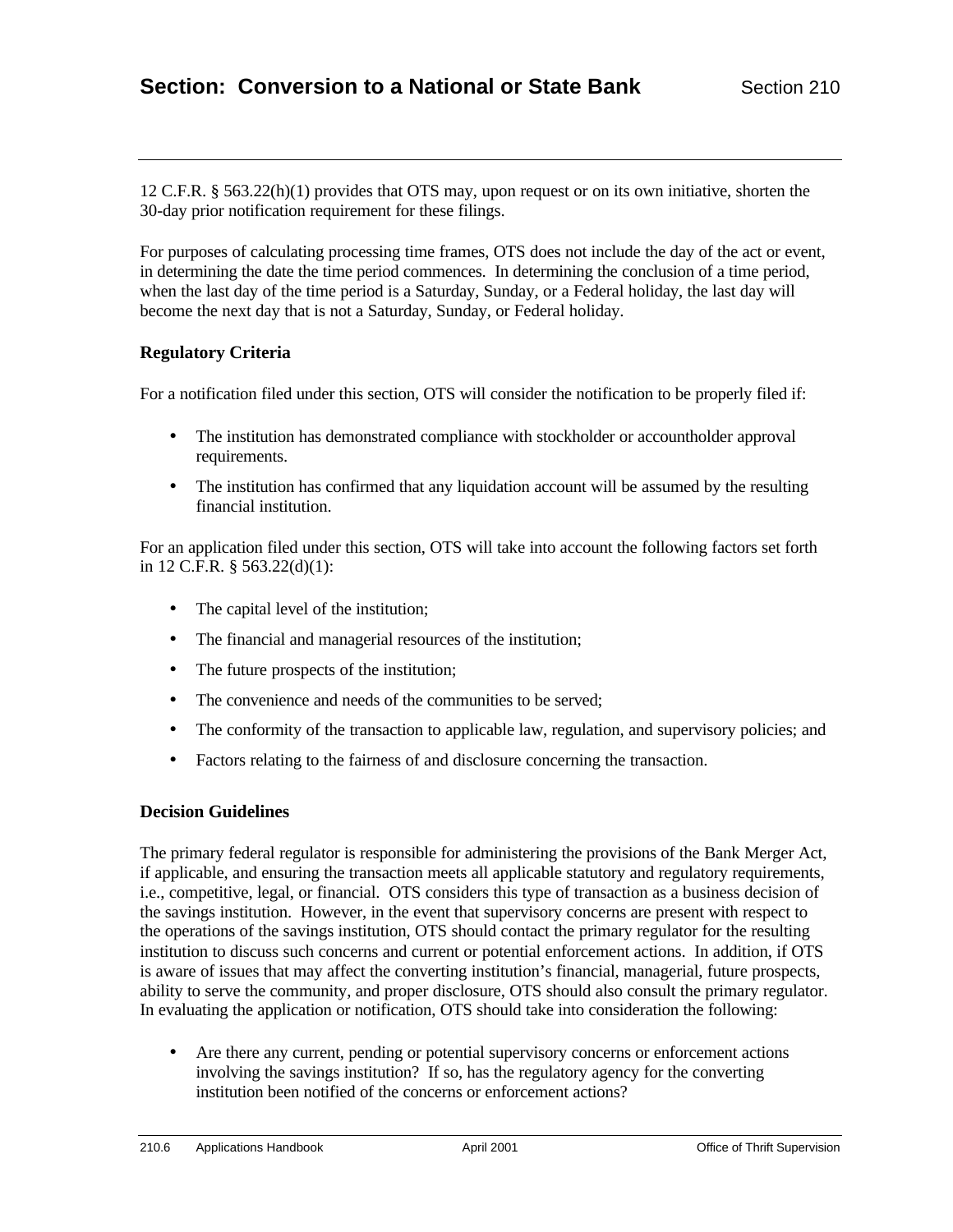- Has the applicant demonstrated compliance with applicable stockholder or accountholder approval requirements?
- Has the applicant confirmed that any liquidation account will be assumed by the converted institution?

### **Conditions**

In acknowledging a notification filed under this section, OTS will advise the institution that:

- The institution must advise the Regional Director in writing within 5 calendar days after the conversion of the effective date of the conversion.
- The institution must surrender its charter to OTS-Washington as soon as practicable after the conversion.

For applications filed under this section, OTS will impose the two requirements listed above as standard conditions. In addition, OTS may condition the approval of an application with nonstandard conditions. Any conditions imposed will be based on the individual circumstances surrounding the institution and the transaction itself. In circumstances where nonstandard conditions are involved, all nonstandard conditions must be supported with justification in the recommendation memorandum related to approval of the application. Any nonstandard conditions incorporated into the approval letter must be summarized in the National Applications Tracking System record for the application.

# **RECORDKEEPING REQUIREMENTS**

OTS is required to consolidate all correspondence related to the processing of the notification or application into a file copy to be sent to a central file. Both the Regional Office and OTS-Washington will maintain a separate file copy for nondelegated filings. The file copy must include a copy of the original filing including all exhibits, all amendments, all internal and external correspondence between interested parties, all documentation associated with the review and analysis of the filing, and all decision, recommendation memorandum, and compliance material. The file copy must be organized and separated into public and confidential material, and clearly identified as such. The public and confidential sections must be arranged in chronological order.

# **MONITORING AND CONTROL**

The Regional Office will monitor compliance with any conditions imposed in connection with the approval of an application under this section. The applicant must submit evidence of satisfaction of the conditions included in the approval order or letter to the Regional Office within the stated time frames.

The Regional Office should notify the appropriate staff responsible for the supervision and examination of the institution regarding the action taken on an application. In addition, the Regional Office should provide the appropriate staff with copies of the approval order or letter. If an application is approved, the first examination of the institution following the approval should include